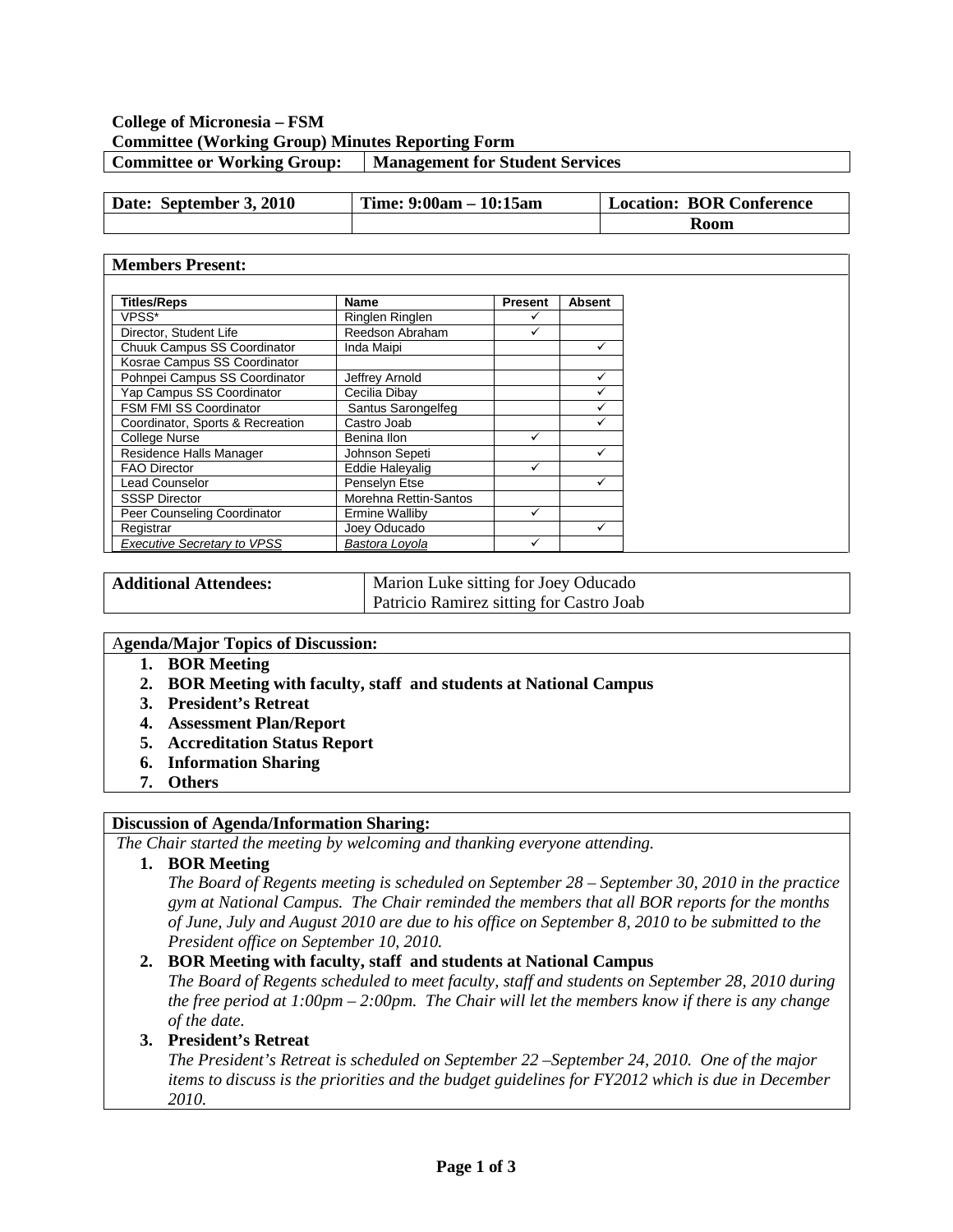### **4. Assessment Plan/Report**

*The Assessment committee recommended that all SS Assessment Plans 2011 on worksheet 1 & 2 be given to the Student Services committee for review and endorsement before submitting to the Assessment committee. Assessment Report 2010 for worksheet 3is due already and the Chair recommended all members to hold on to their reports awaiting the Assessment workshop by Joey.*

# **5.** *Ac***creditation Status Report**

*All the plans to be linked together and completed by October 2010. The first draft of the follow up report is due immediately after October 2010. The second draft is due in January and the final draft by March 2011. Jon Berger has been appointed to be the Accreditation Liaison Officer effective October 1, 2010.*

- **6. Information Sharing**
	- *i. Recreation*
		- *a) Castro is attending a meeting in town*
		- *b) Reservations to use the gym is full for this month*
	- *ii. Dispensary*
		- *a) Alert on the outbreak of the mumps are communicated to the College community*
		- *b) There are nine students reported with mumps, 3 from the dorms and 6 from offcampus*
	- *iii. Admissions & Records*
		- *a) Joey is off-island and will be back on September 8, 2010, Vasantha Senarathgoda is acting on his stead*
		- *b) Enrollment list of all campuses finally completed and submitted to the President for approval*
	- *iv. Peer Counseling*
		- *a) Budget 2010 (July 2010 – June 2011) on personnel only has been approved. The other line items like Contractual and supplies are yet to be approved.*
		- *b) The replacement for Mike Ioanis has been selected by the Adhoc committee and still with Human Resources for processing to be submitted to President for approval.*
	- *v. Student Life*
		- *a) Asked if he can have access to the SIS, the Chair recommended for him to request thru the Director of Admissions and Records office and IT.*
		- *b) Been invited to take part in the master's degree on-line workshop and was discouraged after finding the difficulties that the students gone thru on this program. He is asking the members for advice and guidance on this whether to do this on line or the traditional way.*
		- *c) The Chair informed the members that with collaboration with Director Mendiola and VPA Habuchmai, the Chief Security now handles disciplinary functions on all citations.*
	- *vi. Financial Aid*
		- *a) Students who withdrew after getting their refund will have to pay back the Pell Grant. So many students will be placed on FAS. FAO will notify students of their status.*
		- *b) Students are still submitting their FAO documents for processing.*
	- *vii. VPSS*
		- *a) Director of SSSP is off-island attending a workshop in San Diego, California and will be back on September 9, 2010. Luci Sam is acting in her stead. The Chair reported that the program is defunded and was given until January 2011 for appeal process.*